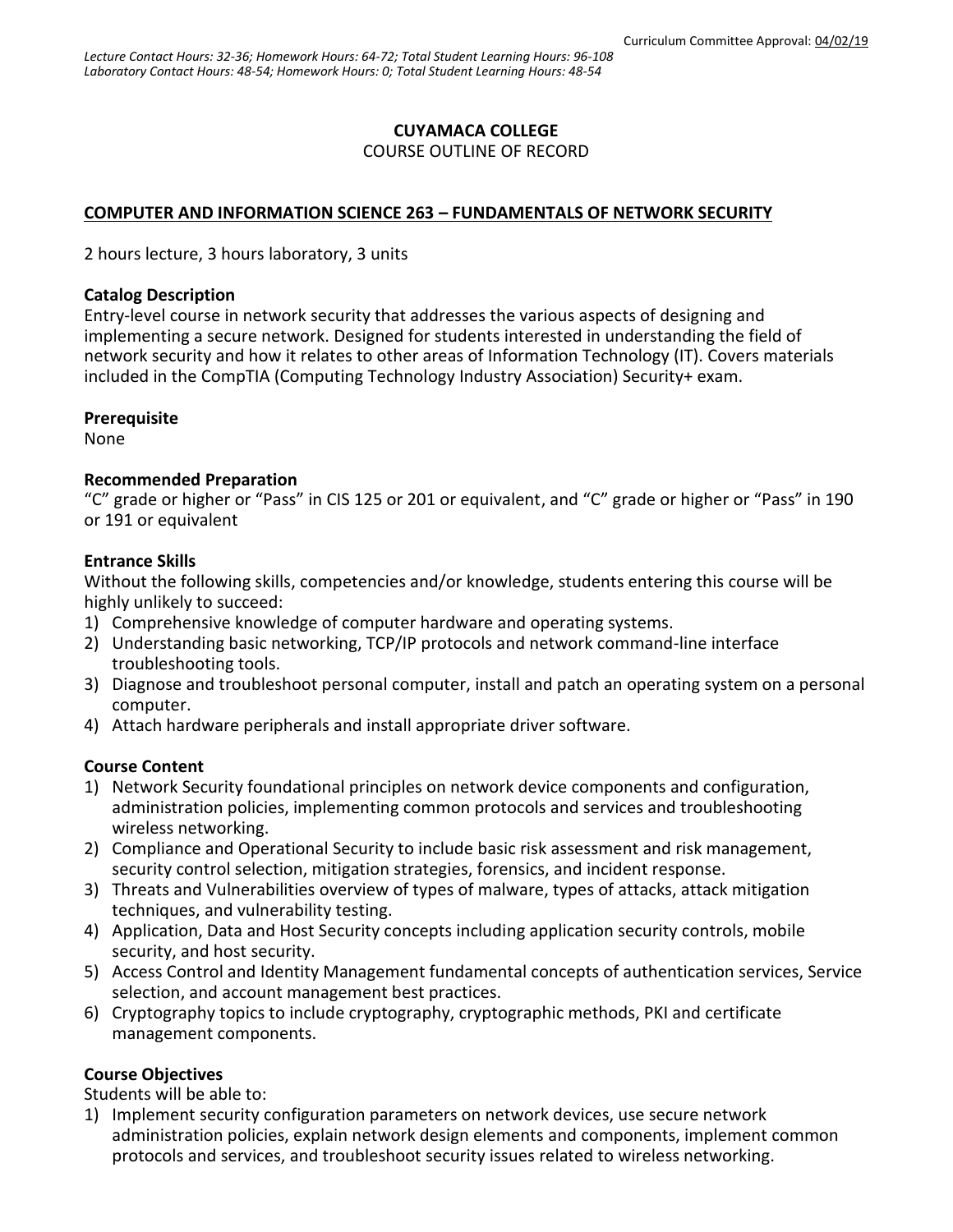- 2) Explain the importance of risk related concepts, summarize the security implications of integrating systems and data with third parties, implement appropriate risk mitigation strategies, implement basic forensic procedures, summarize common incident response procedures, explain the importance of security related awareness training, compare and contrast physical security and environmental controls, summarize risk management best practices, and select the appropriate control to meet the goals of security.
- 3) Explain types of malware, summarize various types of attacks, summarize social engineering attacks and the associate effectiveness with each attack, explain types of wireless attacks, explain types of application attacks, analyze a scenario and select the appropriate type of mitigation and deterrent techniques, use appropriate tools and techniques to discover security threats and vulnerabilities, and explain the proper use of penetration testing versus vulnerability scanning.
- 4) Explain the importance of application security controls and techniques, summarize mobile security concepts and technologies, select the appropriate solution to establish host security, implement the appropriate controls to ensure data security, and compare and contrast alternative methods to mitigate security risks in static environments.
- 5) Compare and contrast the function and purpose of authentication services, select the appropriate authentication, authorization or access control, and install and configure security controls when performing account management based on best practices.
- 6) Utilize general cryptography concepts, use appropriate cryptographic methods, and use appropriate PKI, certificate management and associated components.

### **Method of Evaluation**

A grading system will be established by the instructor and implemented uniformly. Grades will be based on demonstrated proficiency in the subject matter determined by multiple measurements for evaluation, one of which must be essay exams, skills demonstration or, where appropriate, the symbol system.

- 1) Written quizzes and exams that measure students' ability to describe computer security principles, functions and characteristics; analyze a scenario and choose the alternatives and troubleshooting options.
- 2) Scenario-based lab activities that measure students' ability to configure specific computer security functions or subsystems, troubleshoot/analyze imposed security problems, investigate potential alternatives, and implement corrective action to achieve a determined result.
- 3) Practical application-based examinations that measure students' ability to evaluate scenario-based computer security requirements/problems, analyze/troubleshoot the security configuration, and apply the correct configuration changes to achieve the correct results.

### **Special Materials Required of Student**

Electronic storage media

### **Minimum Instructional Facilities**

- 1) Current version of a web enabled host
- 2) Computer lab with configurable hard drives installed with appropriate software, or a virtualized lab environment using either VMWare or Virtual PC/Server software that is accessible via the campus network or the Internet
- 3) Course management system

# **Method of Instruction**

- 1) Online Computer-based reading assignments
- 2) Lecture and demonstration in a traditional classroom or via electronic means
- 3) Hands-on practice in either a dedicated or a virtual lab environment
- 4) Topical discussion of current operating system trends and issues

# **Out-of-Class Assignments**

1) Complete Study Guides provided covering major topics.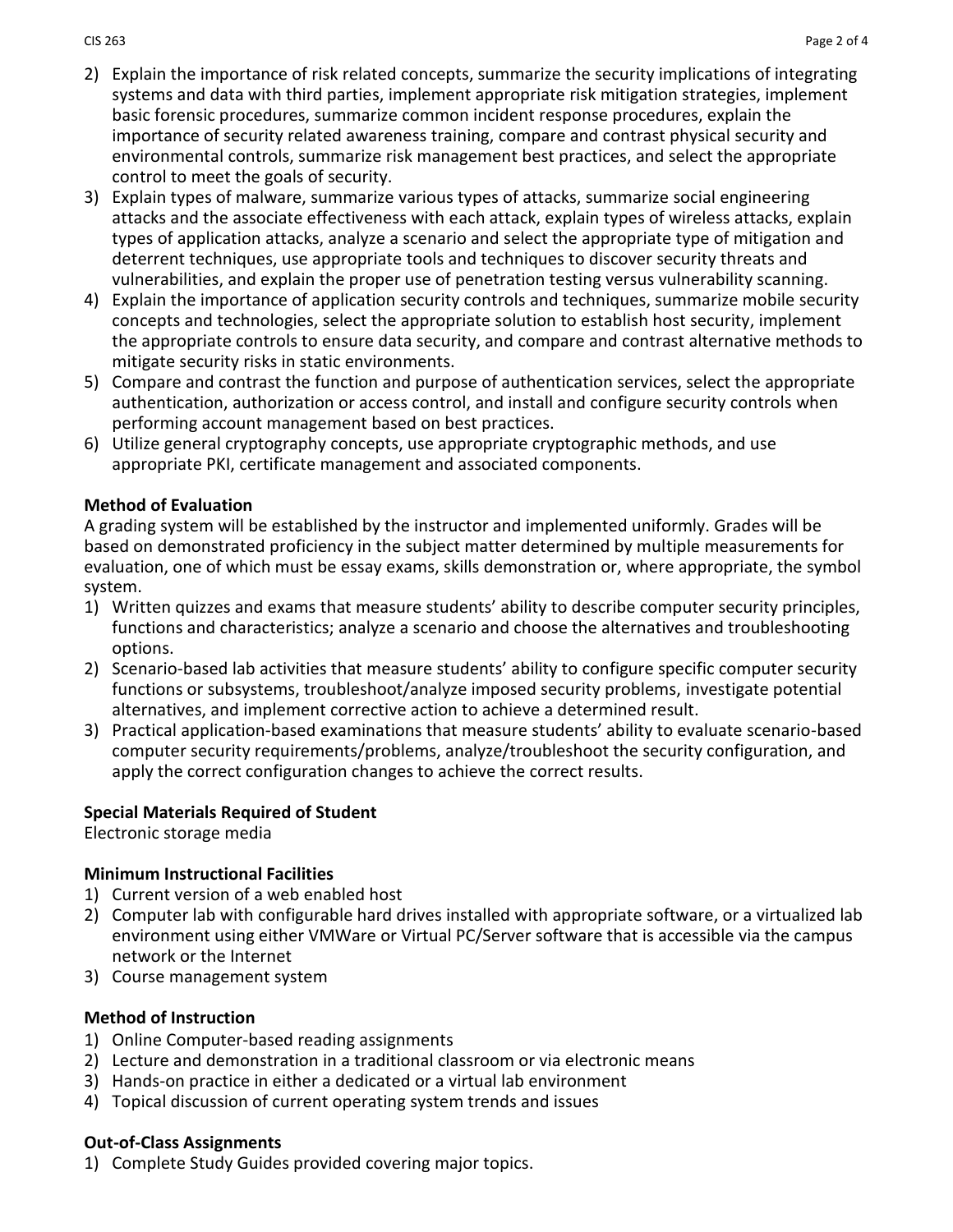- 2) Utilizing virtual machines configured with windows and windows server operating systems:
	- a. Configure specific computer security functions and/or subsystems.
	- b. Troubleshoot/analyze imposed security problems, investigate potential alternatives, and implement corrective action to achieve a determined result.
- 3) Complete and pass section quizzes and course final exam.
- 4) Read and analyze instructor assigned case studies; post analysis and comments to the class discussion board.
- 5) Respond to other students' analysis and comments on the class discussion board.

### **Texts and References**

- 1) Recommended (representative example): Emmett Dulaney, CompTIA Security+ Study Guide SY0-401 6th edition, John Wiley & Sons, Inc., ISBN-13: 978-1-118-87507-0
- 2) Supplemental:
	- a. CompTIA Video presentations by instructor Brian Ferrill, PACE-IT "Funded by the Department of Labor, Employment and Training Administration, Grant [#TC-](https://www.youtube.com/results?q=%23TC)23745-12-60-A-53" published Oct 6, 2015. License: [Creative Commons Attribution license \(reuse allowed\)](https://www.youtube.com/t/creative_commons)
	- b. IT Security Essentials. National Information Security and Geospatial Technologies Consortium (NISGTC) Security+, Development was funded by the Department of Labor (DOL) Trade Adjustment Assistance Community College and Career Training (TAACCCT) Grant No. TC-22525- 11-60-A-48; The National Information Security, Geospatial Technologies Consortium (NISGTC) is an entity of Collin College of Texas, Bellevue College of Washington, Bunker Hill Community College of Massachusetts, Del Mar College of Texas, Moraine Valley Community College of Illinois, Rio Salado College of Arizona, and Salt Lake Community College of Utah. Licensed under the Creative Commons Attribution 3.0 Unported License.
	- c. NISGTC Security+ V3 Labs, as distributed by The Center for Systems Security and Information Assurance (CSSIA) in partnership with the Network Development Group (NDG) is given a perpetual worldwide waiver to distribute per US Law these labs and future derivatives of these works. Development of these labs is funded by the Department of Labor (DOL) Trade Adjustment Assistance Community College and Career Training (TAACCCT) Grant No. TC-22525- 11-60-A-48; The National Information Security, Geospatial Technologies Consortium (NISGTC) is an entity of Collin College of Texas, Bellevue College of Washington, Bunker Hill Community College of Massachusetts, Del Mar College of Texas, Moraine Valley Community College of Illinois, Rio Salado College of Arizona, and Salt Lake Community College of Utah. This work is licensed under the Creative Commons Attribution 3.0 Unported License.

# **Exit Skills**

Students having successfully completed this course exit with the following skills, competencies and/or knowledge:

- 1) Identify major types of attack and malicious code.
- 2) Identify network security vulnerabilities.
- 3) Conduct a small security assessment, develop a security policy, design a secure network topology.
- 4) Configure security software, protocols, encryption, remote access technologies, authentication and authorization services, intrusion detection services, and equipment.

# **Student Learning Outcomes**

Upon successful completion of this course and given a computer troubleshooting or configuration scenario, students will be able to:

- 1) Define network security, network topologies, security threat trends, goals of network security, and factors in a comprehensive secure network strategy.
- 2) Describe in detail authentication with strong passwords, Kerberos, CHAP digital certificates, tokens and biometrics.
- 3) Describe in detail various forms of computer attacks, major types of malicious software, consequences and types of social-engineering and at least one countermeasure for each.